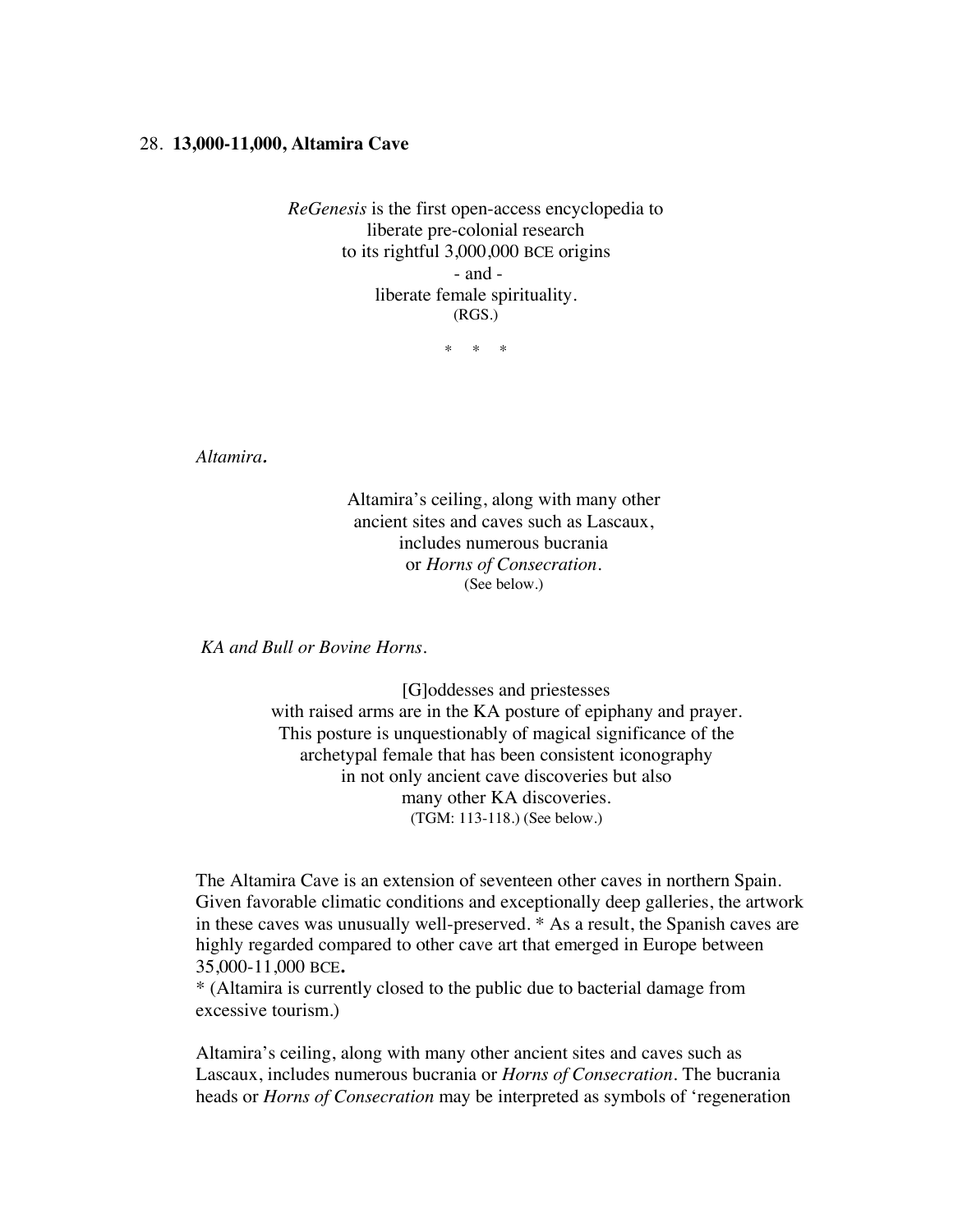and becoming' given that the horns grow larger every spring. (POM; TEG: 46-7; LOG: 265-6; SBDN: 4-5.) Numerous 20–century painters have been significantly inspired by the Altamira Bucranium including Henry Moore and Picasso. (For GSA examples, see below.) (Alternative dating considerations include 18,000- 17,000 BCE.) (FAH3: 188.)

As discussed in *Re-Genesis* entry*,* Lascaux Cave 15,000-12,000, bullhorns may share some similar attributes with human female reproduction. According to Dorothy Cameron's unique gynecological theory (RGS),

'Neolithic bullheads and *horns of consecration* directly relate to the fallopian tubes and uterus' (SBDN: 12-13, 4-5.) (RGS: 15,000-12,000, Lascaux Cave). (POM; TEG: 46-7; LOG: 265-6). The generative bull/uterus symbolism may have been further amplified by the observation that both the human and the bovid gestation period are nine months. As a metaphor of birth, the image of bull, moon and uterus merges into one powerful multivalent symbol. These elements would have been significant to people who based their religion on analogy and metaphor (MH: 512).

Another visual element, which suggests religious ritual in connection with this shape, is the figurines [figures] with arms raised in the form of the stylized horns [or KA] (MH: 513).

KA and bull or bovine horns:

In *The Great Mother*, Neumann says that goddesses and priestesses with raised arms are in the KA posture of epiphany and prayer. This posture is unquestionably of magical significance of the archetypal female that has been consistent iconography in not only ancient cave discoveries but also many other KA discoveries as illustrated throughout *Re-Genesis.* (TGM: 113-118.)

Additional cave research: 31,000, Chauvet Cave and Vulva Engravings; 15,000- 12,000, Lascaux Cave; and 15,000-10,000, Magdalenian Age. (RGS.)

For further cave and grotto research, keyword suggestions include:

Cosquer; Grotte de Bédeilhac; Laugerie Basse; Font-Bargeix*;* Cussac; "Venus" of Cussac; or Périgueux, and Sulawesi.

Further considerations of cave art and wall murals:

Bataille, Georges. *Lascaux; Or, The Birth of Art: Prehistoric Painting. The Great Centuries of Painting.* Lausanne, Switzerland: 1955. (LBA.)

- Bisson, Michael S. and Pierre Bolduc. "Previously Undescribed Figurines from the Grimaldi Caves." *Current Anthropology* 35.4 (Aug.-Oct. 1994): 458-468. (PU.)
- Clottes, Jean. "Paleolithic Cave Art of France." *Bradshaw Foundation* (1995) Jun. 29, 2008 <http://www.bradshawfoundation.com/clottes/page4.php>. (PAF.)
- Collins, Christopher. *Paleopoetics: The Evolution of the Preliterate*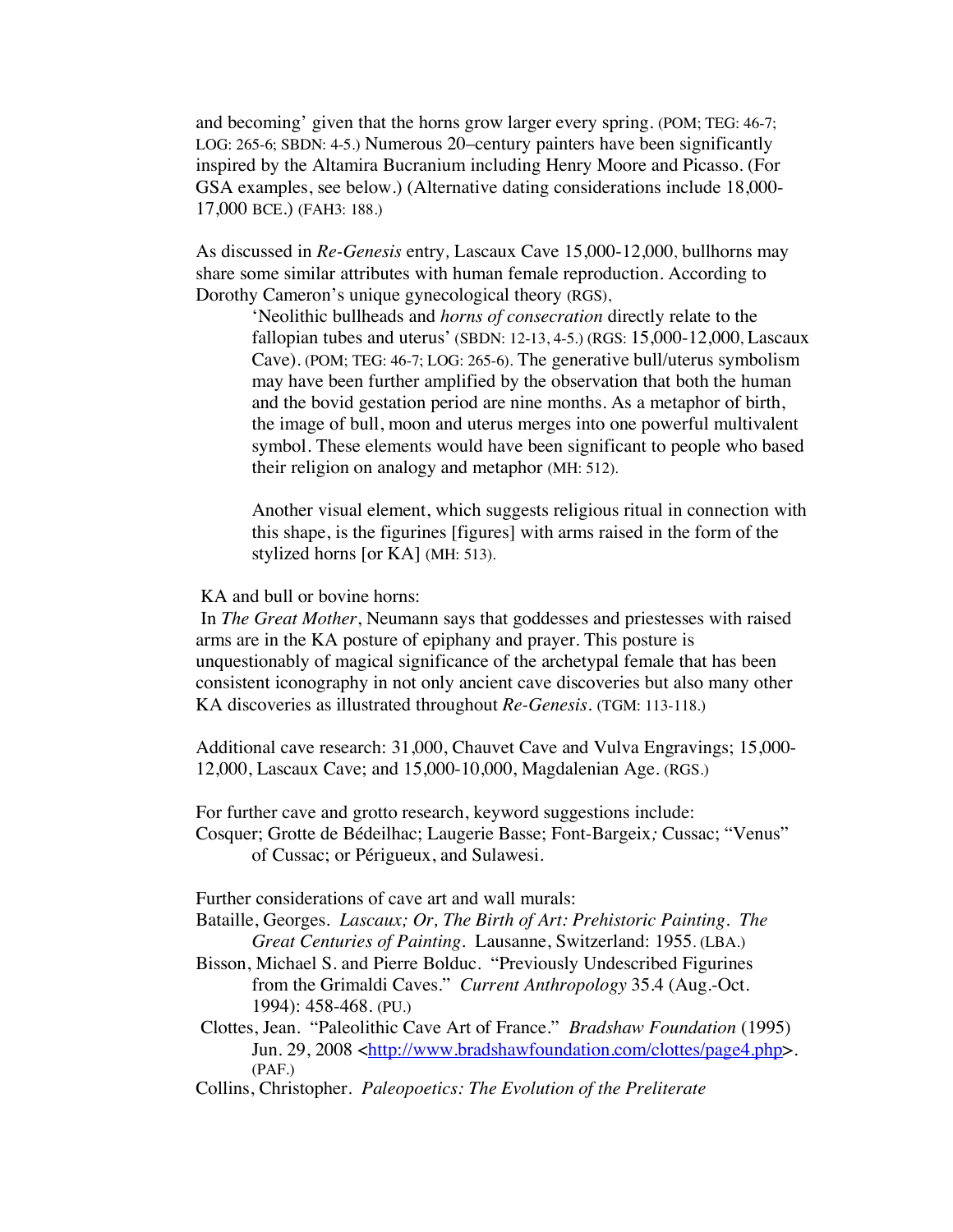*Imagination.* New York, NY: Columbia University Press, 2013. (PE.)

- Conroy, L. P. "Female Figurines of the Upper Paleolithic and the Emergence of Gender." *Women in Archaeology: A Feminist Critique*. Eds. Hilary du Cros and Laurajane Smith. Canberra, Australia: Dept. of Prehistory, Research School of Pacific Studies, Australian National University, 1993. 153-160. (FF.)
- Gheorghiu, Dragos. *Archaeology Experiences Spirituality?* Cambridge, England: Cambridge Scholars, 2011. (AES.)
- Mithen, Steven. "The Evolution of Imagination: An Archaeological Perspective." *Sub-Stance* 30.1/2 (2001): 28-54. (EI.)
- Pfeiffer, John E. *The Creative Explosion: An Inquiry into the Origins of Art and Religion.* New York, NY: Harper & Row, 1982. (TCE.)
- Wildgen, Wolfgang. "The Paleolithic Origins of Art, Its Dynamic and Topological Aspects, and the Transition to Writing." *Semiotic Evolution and the Dynamics of Culture.* Eds. Bax, Marcel, Barend van Heusden, and Wolfgang Wildgen. Bern, Switzerland: Peter Lang, 2004. 128-132. (PO.)

Further research indicates that ancient cave artists who made the hand stencils 'were predominately female':

Snow, Dean. "Sexual Dimorphism in European Upper Paleolithic Cave Art." *American Antiquity* 78.4 (Oct. 2013): 746-761. (SDE.)

Further Paleolithic research: 1,000,000-10,000, Paleolithic Overview; 1,000,000- 50,000, Early (Lower) Paleolithic Age; 50,000-10,000, Late (Upper) Paleolithic Age; 50,000-30,000, Mousterian Age; 34,000-28,000, Les Eyzies Vulva Engravings, Dordogne Caves; 30,000-25,000, Aurignacian Age; 30,000-25,000, Goddess of Willendorf, Austria; 25,000-20,000, Gravettian Age; 25,000-20,000, Goddess of Laussel; 24,000, Dolni Vestonice; 23,000, Goddess of Lespugue; 22,000, Maiden with Hood from Brassempouy; 20,000-15,000, Solutrean Age; 15,000-10,000, Magdalenian Age; 15,000-12,000, Lascaux Cave; and 12,000, Pamukkale/Hierapolis, Anatolia (Central Turkey). (RGS.)

Further bucrania (bull or bovine head)/Horns of Consecration research: 7000- 5000, Early Neolithic Crete; and 2600-2000, Early Bronze Age, Crete, Chthonian \* Prepalatial/Early Minoan (EM I-III). (RGS.) **\*** (Earth mother, Chthonia.)

Further bucrania research that also relates to 'regeneration and becoming' Psi/KA goddesses: 25,000, Caravanserai, Trade Routes, and Dark Mothers; 7000-5000, Early Neolithic Crete; 5500-3500, Cucuteni (Tripolye) Culture, Eastern Europe; 5400-3500, Ancient Aphrodite: Chalcolithic or Copper Age; 4000, Nile Bird Goddess, Egypt; 2,000, Asherah; 1900-1800, Dawning of the African Alphabet and the Aniconic Goddess Triangle; 1500, Lachish Ewer, Triangle, and Menorah; 1400-1000, Post Palace Period; 900-800, KA Goddess, Salamis, Cyprus; 800, Tanit (also Taanit, Ta'anit, Tannit, or Tannin); and 664-525, Neith and Black Virgin at Sais Temple, Egypt. (RGS.)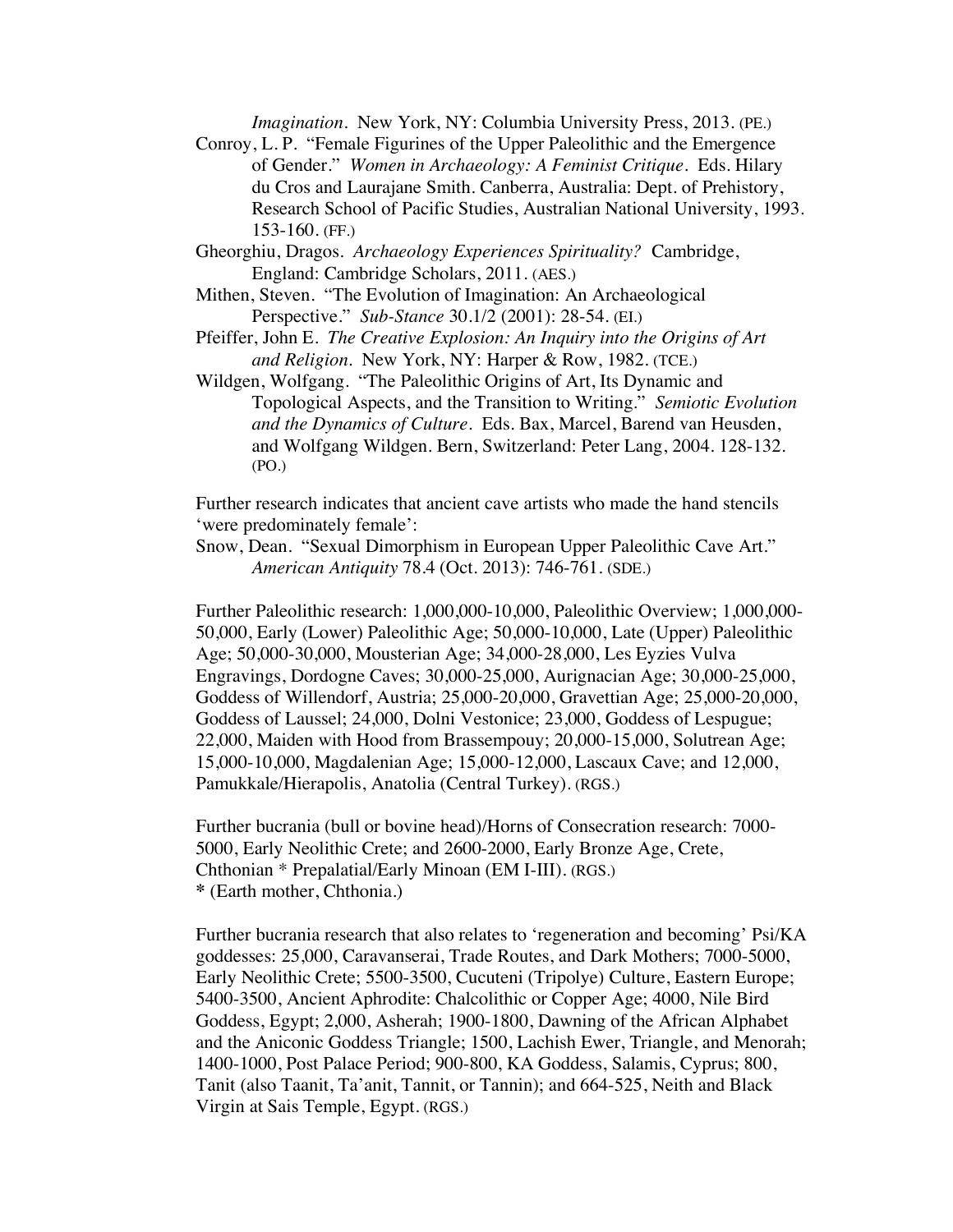Also, further research and discussions about bucrania, fallopian tubes, Horns of Consecration (or 'celebratory sun posture'), plus Psi/KA goddesses: 15,000- 12,000, Lascaux Cave; 13,000-11,000, Altamira Cave; 7000-5000, Early Neolithic Crete; and 2600-2000, Early Bronze Age, Crete, Chthonian, (Prepalatial/Early Minoan (EM I-III). (RGS.)

Additional KA goddess research: 5400-3500, Ancient Aphrodite: Chalcolithic or Copper Age; 4000, Nile Bird Goddess, Egypt; 1500, Lachish Ewer, Triangle, and Menorah; and 664-525, Neith and Black Virgin at Sais Temple, Egypt. (Also, see Horns of Consecration: 15,000-12,000, Lascaux Cave; and 7000-5000, Early Neolithic Crete.) (RGS.)

Further research on the horns of consecration:

- Cameron, Dorothy O. *Symbols of Birth and Death in the Neolithic*. London, England: Kenyon-Deane, 1981. (SBDN.)
- \_\_\_\_\_. *The Ghassulian Wall Paintings*. London, England: Kenyon-Deane, 1981. (GWP.)
- \_\_\_\_\_. "The Minoan Horns of Consecration." *From the Realm of the Ancestors: Essays in Honor of Marija Gimbutas*. Ed. Joan Marler. Manchester, CT: Knowledge, Ideas and Trends, Inc., 1997. 508-518. (MH.)
- \_\_\_\_\_. "The Symbolism of the Ancestors." *ReVision* 20.3 (Winter 1998): 6- 11. (SA.)
- Crawford, Osbert Guy Stanhope. *The Eye Goddess*. 2nd ed. Oak Park, IL: Delphi Press, 1991. (TEG.)
- Gimbutas, Marija Alseikaite. *Goddesses and Gods of Old Europe, 6500-3500 BC: Myths and Cult Images*. 2nd ed. London, England: Thames and Hudson, Ltd., 1984. [*The Gods and Goddesses of Old Europe, 7000-3500 BC: Myths, Legends, and Cult Images.* Berkeley, CA: University of California Press, 1974.] (GGE.)
	- \_\_\_\_\_. *The Civilization of the Goddess: The World of Europe*. San Francisco, CA: Harper, 1991. 244-248, (COG.).(See extensive index.)
- \_\_\_\_\_. *The Living Goddesses*. Supplemented and Ed. by Miriam Robbins Dexter. Berkeley, CA: University of California Press, 1999. Proof copy. 33-36. (TLG.)
- Evans, Sir Arthur. "'The Ring of Nestor:' A Glimpse into the Minoan After-*The Palace of Minos.* 6 Volumes. London, England: Macmillan, 1930. (POM.)
- Levy, Gertrude Rachel. *The Gate of Horn: A Study of the Religious Conceptions of the Stone Age, and Their Influence upon European Thought.* London, England: Faber and Faber, 1948. (GOH.)
- Marshack, Alexander. *The Roots of Civilization: The Cognitive Beginnings of Man's First Art, Symbol and Notation.* Mount Kisco, NY: Moyer Bell, 1991. (TROC.)
- Mellaart, James. *Çatal Hüyük: A Neolithic Town in Anatolia*. New York, NY: McGraw-Hill, 1967. (CH.)
- Mellaart, James, Udo Hirsch, and Belkıs Balpınar. *The Goddess From*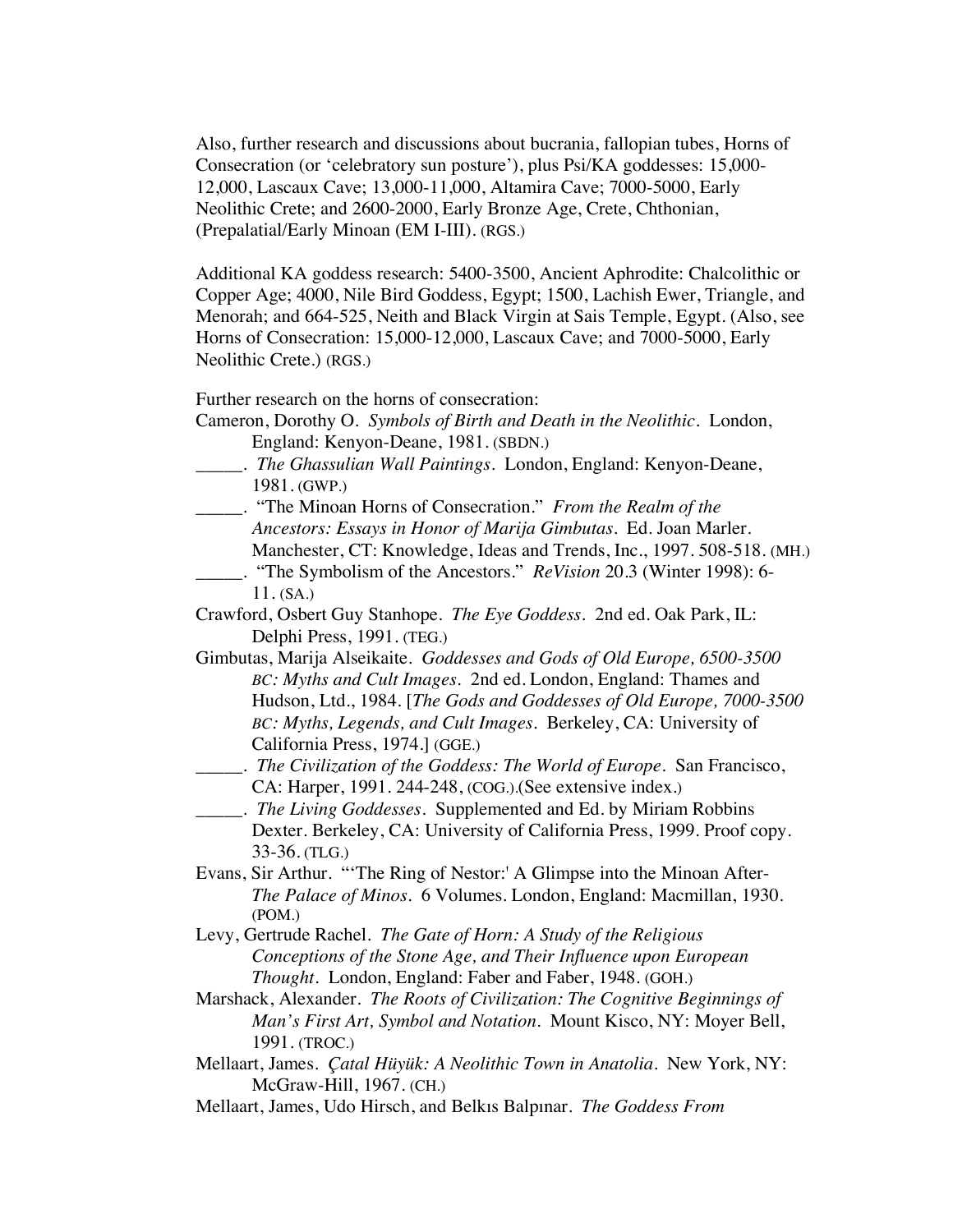*Anatolia*. Milan, Italy: Eskenazi, 1989. (GOA.)

Nilsson, Martin Persson*. The Minoan-Mycenaean Religion and its Survival in Greek Religion.* 1927. New York, NY: Biblo and Tannen, 1950. 165-193. (MMRS.)

IMAGE: BULL/BISON HORNS: ALTAMIRA CAVE, SPAIN. PHOTO: © GSA. DESCRIPTION: BULL OR BISON HORNS ON CEILING OF ALTAMIRA CAVE, SPAIN. SLIDE LOCATION SPAIN, SHEET 5, ROW 2, SLEEVE 3, SLIDE #8, 13,000-11,000 BCE. CO\_SPA\_S5\_R2\_SL3\_S8. SHOT ON LOCATION: TO SCALE PROTOTYPE FROM METROPOLITAN MUSEUM OF ART, NEW YORK, NY.

NOTE 1: FIELDWORK PROJECT 1999.

IMAGE: BULL & OTHER ANIMALS: ALTAMIRA, SPAIN. PHOTO: © GSA. DESCRIPTION: BULL/BISON AND OTHER ANIMALS ON THE CEILING OF THE ALTAMIRA CAVE, SPAIN.

SLIDE LOCATION SPAIN, SHEET 5, ROW 2, SLEEVE 4, SLIDE #9, 13,000-11,000 BCE. CO\_SPA\_S5\_R2\_SL4\_S9. VS > CO\_SPA\_S5\_R2\_SL.

SHOT ON LOCATION: TO SCALE PROTOTYPE FROM THE METROPOLITAN MUSEUM OF ART: NEW YORK, NY.

NOTE 1: FIELDWORK PROJECT 1999.

PHOTO NOTE: ILLUSTRATION ENHANCEMENT, CHRISI KARVONIDES.

IMAGE: FRIEZE OF BULL AND HORNS: ÇATAL HÜYÜK, (ANATOLIA) TURKEY. PHOTO: © GSA. DESCRIPTION: PAINTED RED OCHER \* FRIEZE OF BULL AND HORNS, ÇATAL HÜYÜK: (ANATOLIA) TURKEY.

SLIDE LOCATION TURKEY, SHEET 51, ROW 3, SLEEVE 5, SLIDE #570, 7250-6150 BCE NEOLITHIC.

CO\_TUR\_S51\_R3\_SL5\_S570.jpg

SHOT ON LOCATION: MUSEUM OF ANATOLIAN CULTURES: ANKARA, (ANATOLIA) TURKEY.

NOTE 1: \* PAINTED WITH RED OCHER (SYMBOL OF BLOOD).

NOTE 2: USE OF OCHER WAS THE BEGINNING OF SYMBOLIC CULTURES THAT "LONG ANTEDATE[S] THE PRODUCTION OF REPRESENTATIONAL IMAGERY ON INANIMATE SURFACES (I.E. UPPER PALEOLITHIC ROCK PAINTING)." (ECC: 509-510.) (RGS.)

NOTE 3: "THE FEMALE WOMB WITH ITS FALLOPIAN TUBES RESEMBLES THE SHAPE OF A BULL'S HEAD WITH HORNS, WHICH MAY WELL ACCOUNT FOR THE PREVAILING USE OF THIS MOTIF TO REPRESENT REGENERATION (COG: 244)." NOTE 4: FIELDWORK PROJECT 1986.

IMAGE: ALTAR WITH BULL HORNS: ÇATAL HÜYÜK, (ANATOLIA) TURKEY. PHOTO: © GSA. DESCRIPTION: ÇATAL HÜYÜK ILL. OF BULL SHRINE INC. BULL HEAD (UTERUS) HORNS (FALLOPIAN TUBES), POSSIBLE SYMBOL OF REGENERATION, (ANATOLIA) TURKEY.

SLIDE LOCATION TURKEY, SHEET 51, ROW 1, SLEEVE 5, SLIDE #560, 7250-6150 BCE. CO\_TUR\_S51\_R1\_SL5\_S560.jpg

SHOT ON LOCATION: MUSEUM OF ANATOLIAN CULTURES: ANKARA, (ANATOLIA) TURKEY.

NOTE 1: FIELDWORK PROJECT 1986.

IMAGE: BULL HORNS (FALLOPIAN TUBES): RHODES, GREECE.